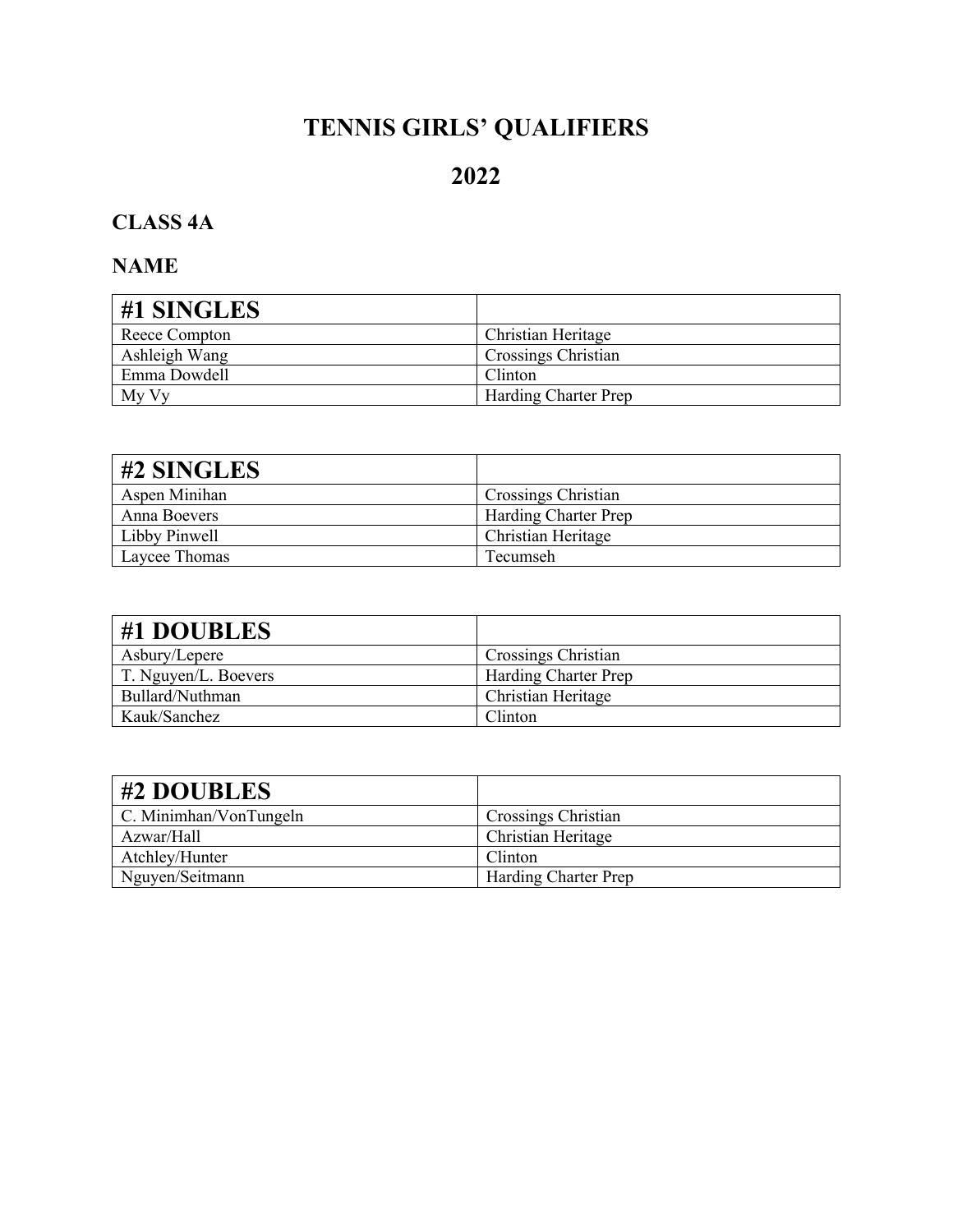### **CLASS 4A**

| #1 SINGLES              |                  |
|-------------------------|------------------|
| Ashley Miller           | OK Bible Academy |
| <b>Mackinely Brewer</b> | Elk City         |
| Emma Underwood          | Byng             |
| Maggie Brown            | Mount St. Mary   |

| #2 SINGLES            |                  |
|-----------------------|------------------|
| Clara Caldwell        | OK Bible Academy |
| Abbi Dodge            | Henryetta        |
| Annaliese Whittington | Elk City         |
| CJ Lee                | Bvng             |

| #1 DOUBLES                   |                |
|------------------------------|----------------|
| Katie Davis/Kellyn Loltis    | Henryetta      |
| Alexis Lambert/Shelby Osteen | Mount St. Mary |
| Maddie Venton/Anne Galloway  | Elk City       |
| Thompson/Ketchum             | Chickasha      |

| #2 DOUBLES                      |                |
|---------------------------------|----------------|
| Casi Bailey/Emma Thompson       | Henryetta      |
| Vani Ellis/Maria Rogemope       | Mount St. Mary |
| Harmony Moore/Hope Moore        | Byng           |
| Dailyn Castillos/Kamdyn Walters | Elk City       |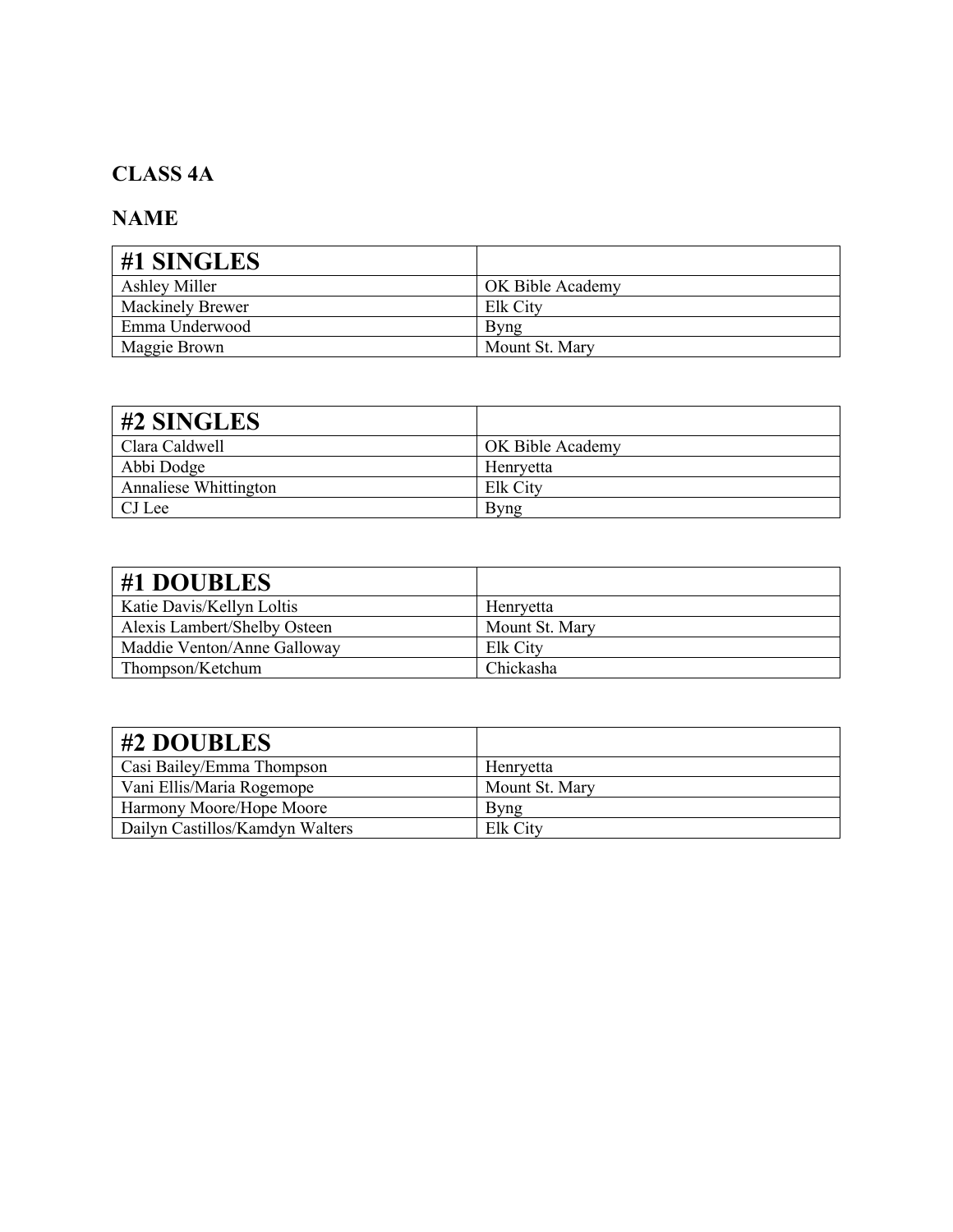# **CLASS 4A**

| #1 SINGLES   |                   |
|--------------|-------------------|
| Abby Wise    | Holland Hall      |
| Layla Fears  | Lincoln Christian |
| Bella Remy   | Victory Christian |
| Kaiya Dobson | Rejoice Christian |

| #2 SINGLES        |                   |
|-------------------|-------------------|
| Caroline McKee    | Holland Hall      |
| Bella Rollandini  | Lincoln Christian |
| Quincee Carabello | Victory Christian |
| Kieley Holloday   | Wagoner           |

| #1 DOUBLES                           |                   |
|--------------------------------------|-------------------|
| Natalie Gillett/Faith Koontz         | Holland Hall      |
| <b>Britley Butler/Shelby Russell</b> | Wagoner           |
| <b>Audrey Foster/Adyson Roberts</b>  | Lincoln Christian |
| Madison Barnes/Morgan Hobbs          | <b>Nowata</b>     |

| #2 DOUBLES                   |                   |
|------------------------------|-------------------|
| Kennedy Cox/Sofia Parducci   | Holland Hall      |
| Kendra Condict/Ayda Harris   | Wagoner           |
| Claire Draeger/Savanna Fears | Lincoln Christian |
| Ty Brown/Trailee Watson      | Nowata            |